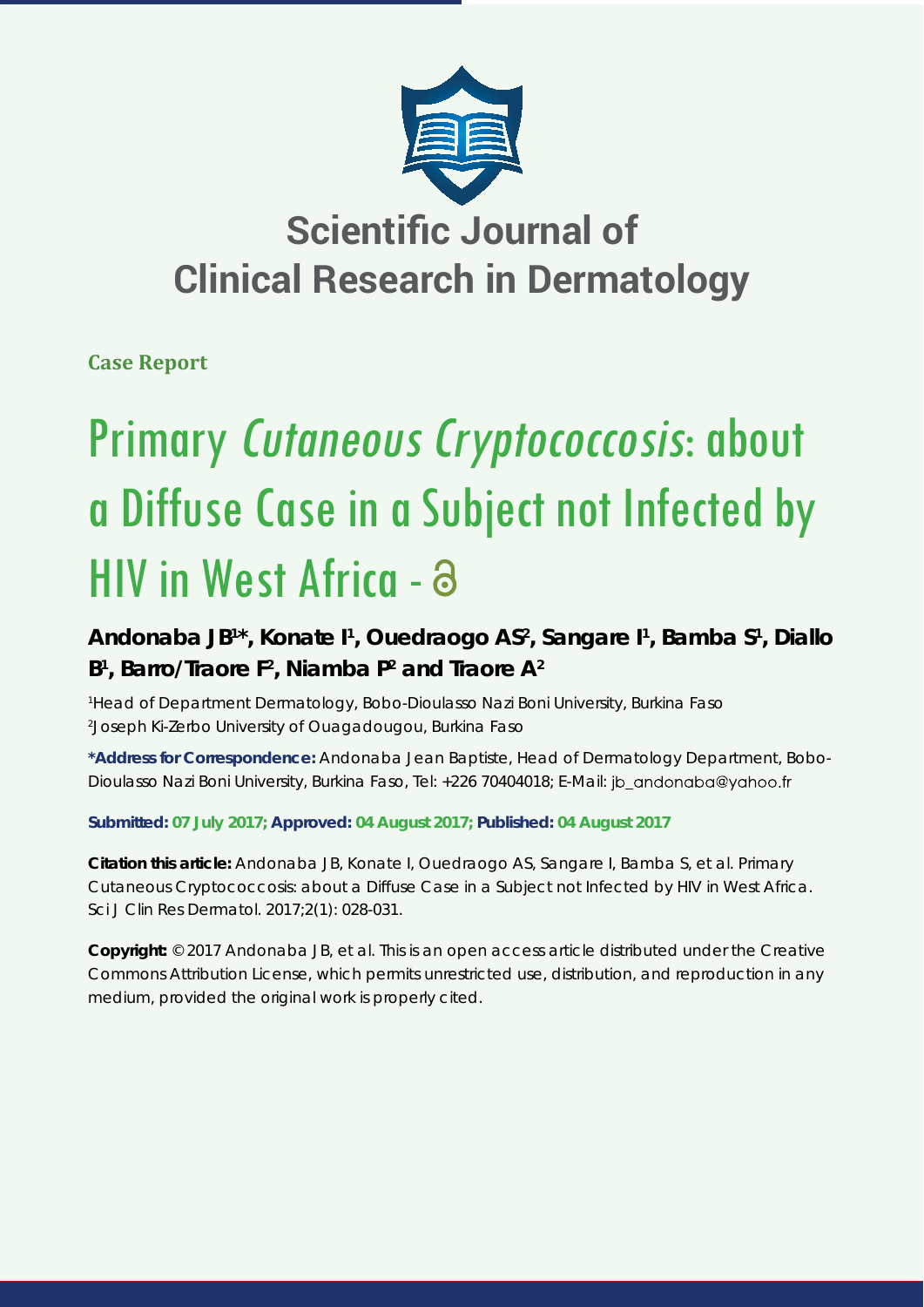#### **Summary**

The Primary Cutaneous Cryptococcosis (PCC) is a fungal infection due to the *Cryptococcus neoformans* (*C. neoformans)*. It occurs after a transcutaneous inoculation most often among the subject immunocompromized. We report a case of profuse PCC at a young subject, not infected by HIV in West Africa. The observation has concerned a young farmer of 21 years who has presented umbilicated and necrotic papules, festers by location and diffuse, associated with nodular and tumoral lesions, painless and scattered whose the puncture brought back of frank pus. India ink staining showed yeasts compatible with *Cryptococcus* spp. The histopathology showed of yeasts to Gromori Grocott and the absence of tuberculosis. The patient received fluconazole for his treatment. The observance has not been good and the patient had recourse to the traditional treatments; the death occurred because of hepatitis with ascitic fluid. Better observance of antifungal treatment is able to improve the vital prognosis.

**Keywords:** *Cutaneous cryptococcosis*; Immunocompetent; Treatment; Burkina Faso

#### **INTRODUCTION**

The Cutaneous Cryptococcosis (CC) is a fungal infection due to the saprophytic yeasts of the genus *Cryptococcus*. These yeasts may be found in the ground, bird droppings and some trees like eucalyptus [1]. The CC represents 10% of the whole of the cryptococcosis [2]. The achievement of the skin is done by direct transcutaneous inoculation or secondarily after inoculation of the lung. It usually occurs in the subject with an iatrogenic immune deficit, cancerous, hematology and congenital immune deficit, by transplantation or infectious origin with in head the infection by HIV. The typical clinical manifestation is the umbilicated papules. One can also observe lesions type papules and pustules like in acne, ulcerated nodules, abscesses, cellulitis or erythematous plate [3,4]. Recently, the Primary Cutaneous Cryptococcosis (PCC), which occurs after transcutaneous inoculation, has been individualized as a fully-fledged entity [5]. It is described in the immunocompromised and also among the immunocompetent. The shape of the immunocompetent is rarely described in Africa. It is usually localized and responds well to antifungal [3]. We report a case of PCC with deadly evolution at a young subject, not infected by HIV in West Africa.

#### **OBSERVATION**

Mr. KB 21 years, Burkinabe, expatriate farmer in the ivorian plantations, without particular history is received in December 2014 at the dermatology service of the teaching hospital, Centre hospitalier universitaire Souro Sanou (CHU-SS) in Bobo-Dioulasso (Burkina Faso) for papular lesions, diffuse nodular and tumoral lesions evolving since 6 months. The symptomatology was secondary to a bite of insect not identified. She started two weeks after the bite by a nodule located first in point of monitoring bite then an extension to the whole of the body. This eruption was accompanied by headache and a hyperthermia not encrypted which have motivated multiple modern and traditional treatments without success. The general review had noted a good general condition, a weight = 60 kg, temperature = 37° , blood pressure = 110/ 80 mm, pulse = 80 beat / Mn and respiratory frequency = 18 cycles/ mn.

The dermatological review had noted umbilicated papules between 5 and 10 mm diameter necrotic, festes by location and diffuse lesions. It also noted nodular, tumoral and rounded lesions, variable in size from 20 mm to more than 50 mm diameter, mobile and painless on palpation, diffuse on the body with a maximum on the trunk (Figure 1). The puncture of a nodule brings back of frank pus. The review of the palms, plants and mucous membranes were without notable characteristic. The diagnosis of cryptococcosis had been evoked without excluding tuberculosis or skin histoplasmosis.

The parasitological examination of the dermal juice after colouring with the Indian Ink had shown the presence of *Cryptococcus* spp (Figure 1a). The identification after culture had not been carried out because after first negative fungal culture the patient did not honor the second appointment with the mycologist for a second culture. The pus was sterile to the bacteriological research. Histopathological examination of a umbilicated papule and a fragment of nodule had noted an inflammatory and granulomatous reaction consists mainly of giant cells type Muller. Into the granulomatous reaction was many small yeasts often phagocytosed by macrophages with many nucleus, visible to the (Figure 2b) and the Gromori Grocott (Figure 2c and 2d). There was no tuberculoid granuloma and no necrosis. The retroviral serology was negative. Serologies of the viruses of hepatitises B and C were not carried out. Pulmonary radiography was normal. The patient has been treated by Fluconazole 300 mg/ j. It has been lost sight of one week after its implementation under treatment for the benefit of multiple traditional treatments in his village. After approximately 6 months without medical follow-up, it was readmitted to our hospital (CHUSS) with acute hepatitis and ascitic fluid which led to the death in hospitalization.



**Figure 1: A**: Papules ombiliquees. **B:** Severe papule and nodule. **C,D:** polymorphic lesions diffuse (papules and nodules tumors).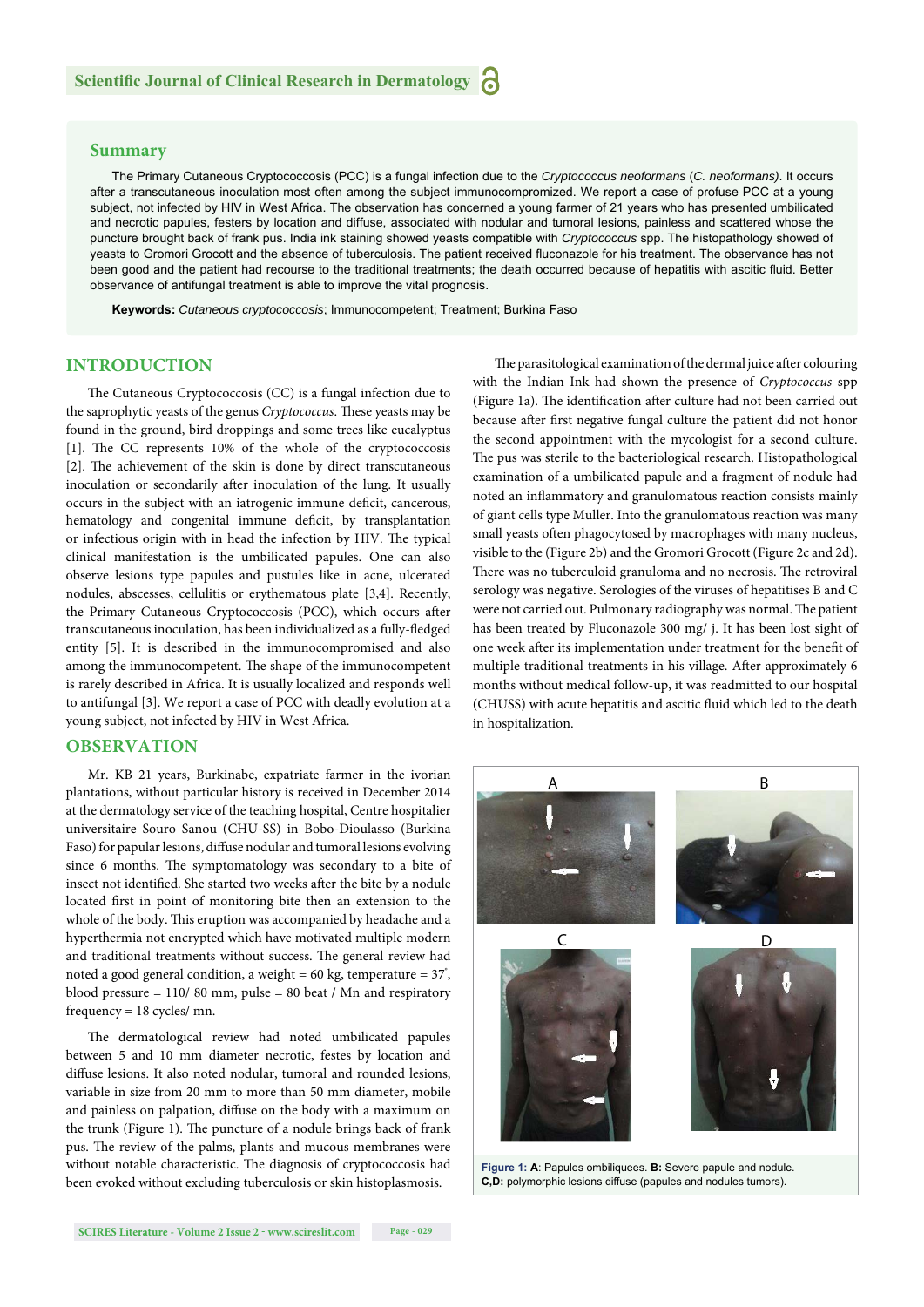

**Figure 2: Indian ink Technique (a) the HE (b) and the Gromori-Grocott (c and d).**

#### **DISCUSSION**

We present through this observation a case of diffuse PCC at a young subject, not infected by the HIV in our African Western context. The PCC has been recognized as a fully-fledged entity [5]. It is the prerogative of the different forms of immunosuppression. Indeed, a cellular immune defect, such as HIV infection, or severe lymphocytopenia independent of HIV infection can be discovered in this setting. The shape of the immunocompetent is rare. The cases described in the literature are essentially American, European and Asian [3,4,6]. In Africa, the literature is poor and the cases described are in relation with HIV infection [7]. Our patient was negative for HIV infection. We have not found other obvious causes of immunosuppression in our investigations. Our patient presented polymorphic lesions associating umbilicated papules or not, festes or necrotic, nodules and swellings in the form of cold abscesses. These lesions were diffuse on the skin. Usually, the lesions of the CC of the immunocompetent were monomorphic localized and sits on the ends [3,6]. We have not recovered from obvious cause for this diffuse character. It is not excluded that the previous treatments were immunosuppressive more especially as it was about self medications non identifiable and not described clearly by the patient and the entourage. This form although profuse is compatible with a primitive cutaneous attack. In effect, the symptoms began in the site of insect bites identified two weeks before the symptomatology. This site could correspond to the point of inoculation. The *Cryptococcus neoformans* is found in the ground, the bird droppings and some trees  $[1,2]$ . The literature describes *Cryptococcus* tank in insects; a Brazilian study consider that the cockroaches of the species *Periplaneta americana*  are a potential vector for yeasts [8]. Moreover, our patient farmer lives in rural areas; the rural environment and the minor local traumas are also described as at the risk in the transmission of the cryptococcosis [3]. Finally, the patient had no pulmonary sign as well to the clinic and on the X-ray photograh. The confirmation of the cryptococcosis is based on the direct examination with the Indian Ink Technique, the histology and culture that enables the identification of the species [2]. We have not been able to achieve the culture for the identification of the species because the first fungal culture has been negative. In a study of a Vietnamese male patient, Nguyen, et al. [9] have observed a first fungal negative culture and it is only the second culture which has been positive. Our patient has been reconvened for a second culture but it has not honored its appointment because he has consulted in traditional medicine which excluded any other medicine; indeed the patient was illiterate without health insurance and has always lived in rural areas. Nevertheless, the test with the Indian Ink Technique had resulted in the diagnosis of skin cryptococcosis. The histology permitted to confirm the fungal origin and rejected a molluscum contagiosum and possible associated cutaneous tuberculosis. The African histoplasmosis due to *Histoplasma duboisii* debatable in this patient [1,10,11] in our context in West Africa, has been ruled out by the absence of mucosal lesion and the test with the Indian Ink Technique.

The treatment of the CC does appeal to antifungal. Among the immunocompetent, the outcome is generally favorable. The literature fact state of eight cases of healing on ten patients treated with fluconazole [3]. Our patient has been treated by 300 mg of fluconazole by day. He died because of hepatitis and ascitis after a long period without medical follow-up. The literature described the forms associated with viral hepatitis B or C among the immunocompetent subject. Unfortunately in our patient, these conditions have not been able to be sought biologically by the fact of the rupture of the therapeutic contract. The course therapeutic treatment of patient was marked by multiple self-medications as well as a poor compliance of the antifungal treatment for the benefit of the traditional therapeutic. The safety of these treatments is not proven; however they are a possible cause of death.

#### **CONCLUSION**

Among parameters that seem to differentiate PCC from secondary cryptococcal infection is the immune status of the host. However, the diagnosis of PCC should prompt analysis of the host's immune status. Although histopathological examination can contribute to the diagnosis, local inflammation does not distinguish between primary and secondary lesions. It is necessary to evoke a CC among patients with umbilicated papules even without context of infection by the HIV. Better observance of antifungal treatment is able to improve the vital prognosis.

#### **REFERENCES**

- 1. Morand JJ. Mucocutaneous manifestations of deep and / or tropical mycoses (Excluding candidoses). EMC Dermatologie. 2012; 7:1-11.
- 2. French Association of Parasitology and Mycology Teachers. Cryptococcose. Francophone Virtual Medical University. 2014; 1-7. https://goo.gl/gE1hdW
- 3. Du L, Yang Y, Gu J, Chen J, Liao W and Zhu Y. Systemic review of published reports on primary cutaneous cryptococcosis in immunocompetent patients. Mycopathologia. 2015; 180: 19-25. https://goo.gl/Lffe7R
- 4. Hyde K, Warren D and Gavino ACP. Primary cutaneous cryptococcal infection with subsequent erythema nodosum in a 10-year-old immunocompetent girl. JAAD Case Rep. 2016; 2: 494-496. https://goo.gl/W5VWpg
- 5. Arjona-Aguilera C, Jimenez-Gallo D, Collantes-Rodriguez C and Linares-Barrios M. Primary Cutaneous Cryptococcosis: A New Case of the Rare Entity. Open Forum Infectious Diseases. 2017; 4. https://goo.gl/Sm8tUq
- 6. Neuville S, Dromer F, Morin O, Dupont B, Ronin O, Lortholary O and et al. Primary cutaneous cryptococcosis: a distinct clinical entity. Clin Infect Dis. 2003; 36: 337-47. https://goo.gl/ga9Wii
- 7. Amaral DM, Rocha RC, Carneiro LE, Vasconcelos DM and Abreu MA. Disseminated cryptococcosis manifested as a single tumor in an immunocompetent patient, similar to the cutaneous primary forms. An Bras Dermatol. 2016; 91: 29-31. https://goo.gl/juNsrr